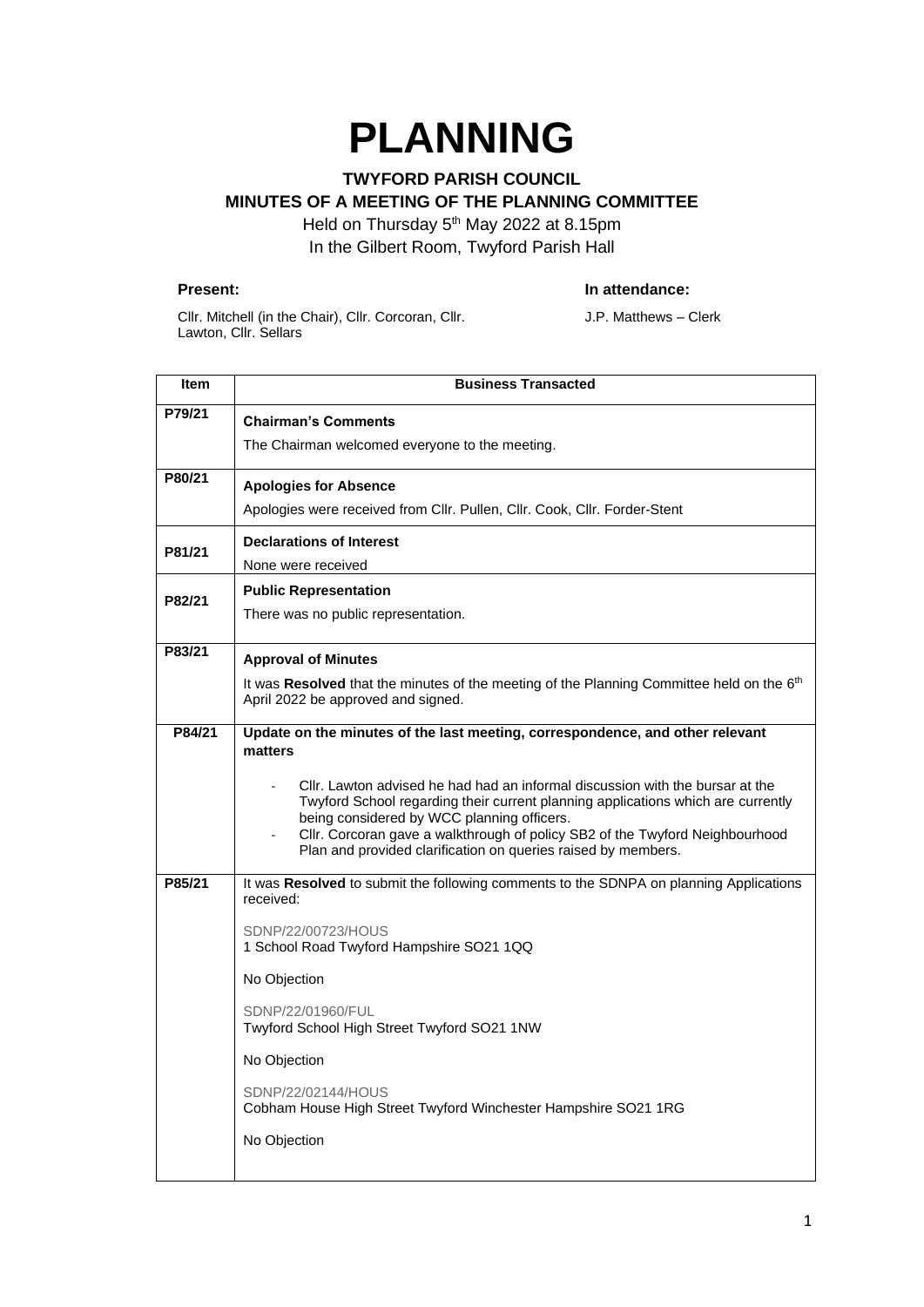|        | SDNP/22/01668/PRE                                                                                   |
|--------|-----------------------------------------------------------------------------------------------------|
|        | Phoenix Inn, High Street, Twyford                                                                   |
|        |                                                                                                     |
|        | No comments to make at this stage.                                                                  |
|        |                                                                                                     |
|        |                                                                                                     |
|        |                                                                                                     |
| P86/21 | Update on planning decisions April 2022                                                             |
|        |                                                                                                     |
|        | The report was received and noted.                                                                  |
|        |                                                                                                     |
| P87/21 | <b>Winchester District Local Plan</b>                                                               |
|        |                                                                                                     |
|        | Members considered correspondence from WCC advising that consultation with                          |
|        |                                                                                                     |
|        | Town/Parish Councils on the identification of SHELAA sites had been extended until 31 <sup>st</sup> |
|        | May. To date Twyford Parish Council has not been involved in this process as the parish is          |
|        | outside of the local plan area for Winchester and sits with the South Downs Local Plan              |
|        | area.                                                                                               |
|        | It was Resolved to submit the following representation to WCC:                                      |
|        |                                                                                                     |
|        | Even though Twyford sits outside of the area for the Winchester local plan it is inextricably       |
|        | linked to development proposals within the plan, specifically development to the south and          |
|        | west of the parish, by virtue of the services provided to the communities within the plan           |
|        | area.                                                                                               |
|        | Therefore, the Parish Council expects the additional burden on existing infrastructure,             |
|        | community and recreation services, along with highway impact will require support through           |
|        |                                                                                                     |
|        | S106 agreements or CIL allocations and that this infrastructure should be identified in the         |
|        | WCC local plan.                                                                                     |
|        |                                                                                                     |
|        |                                                                                                     |
|        | The meeting closed at 9.23 pm                                                                       |
|        |                                                                                                     |